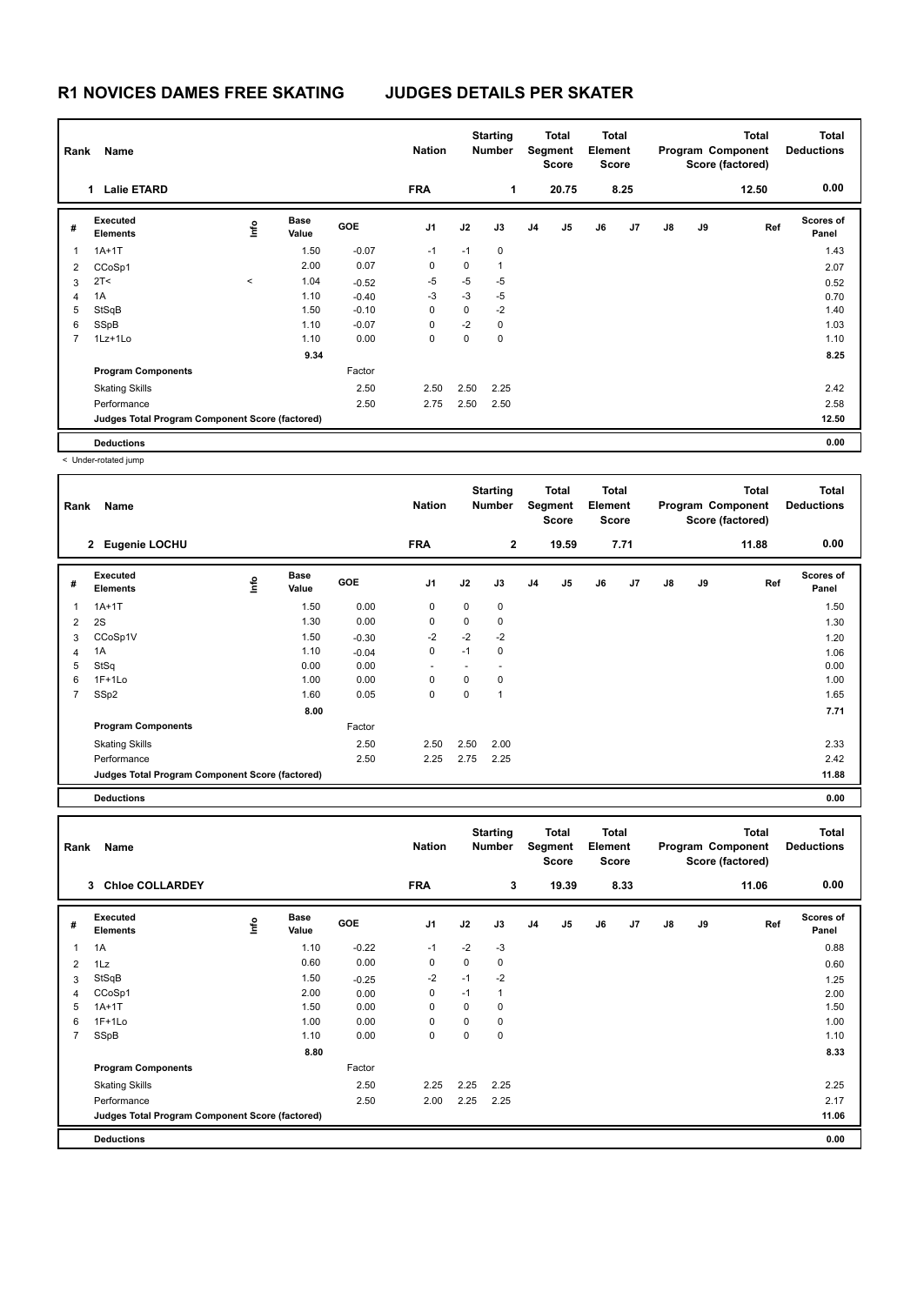## **R1 NOVICES DAMES FREE SKATING JUDGES DETAILS PER SKATER**

| Name<br>Rank   |                                                 |    |                      |            | <b>Nation</b>            | <b>Starting</b><br><b>Number</b> |                          |                | Total<br>Segment<br><b>Score</b> |    | <b>Total</b><br>Element<br><b>Score</b> |               |    | <b>Total</b><br>Program Component<br>Score (factored) | Total<br><b>Deductions</b> |
|----------------|-------------------------------------------------|----|----------------------|------------|--------------------------|----------------------------------|--------------------------|----------------|----------------------------------|----|-----------------------------------------|---------------|----|-------------------------------------------------------|----------------------------|
|                | 4 Candice LECHATELLIER                          |    |                      |            | <b>FRA</b>               |                                  | $\overline{7}$           |                | 16.98                            |    | 6.22                                    |               |    | 11.26                                                 | $-0.50$                    |
| #              | Executed<br><b>Elements</b>                     | ۴ů | <b>Base</b><br>Value | <b>GOE</b> | J1                       | J2                               | J3                       | J <sub>4</sub> | J <sub>5</sub>                   | J6 | J7                                      | $\mathsf{J}8$ | J9 | Ref                                                   | Scores of<br>Panel         |
| $\overline{1}$ | $1Lz+1T$                                        |    | 1.00                 | 0.00       | 0                        | $\mathbf 0$                      | $\mathbf 0$              |                |                                  |    |                                         |               |    |                                                       | 1.00                       |
| 2              | CoSpB                                           |    | 1.50                 | $-0.10$    | $-1$                     | $-1$                             | 0                        |                |                                  |    |                                         |               |    |                                                       | 1.40                       |
| 3              | StSqB                                           |    | 1.50                 | $-0.35$    | $-2$                     | $-2$                             | $-3$                     |                |                                  |    |                                         |               |    |                                                       | 1.15                       |
| 4              | 1A <<                                           | << | 0.00                 | 0.00       | $\overline{\phantom{a}}$ |                                  | $\overline{\phantom{a}}$ |                |                                  |    |                                         |               |    |                                                       | 0.00                       |
| 5              | SSp1                                            |    | 1.30                 | $-0.13$    | $-1$                     | $-1$                             | $-1$                     |                |                                  |    |                                         |               |    |                                                       | 1.17                       |
| 6              | 1F                                              |    | 0.50                 | 0.00       | 0                        | 0                                | 0                        |                |                                  |    |                                         |               |    |                                                       | 0.50                       |
| $\overline{7}$ | $1F+1Lo$                                        |    | 1.00                 | 0.00       | 0                        | 0                                | 0                        |                |                                  |    |                                         |               |    |                                                       | 1.00                       |
|                |                                                 |    | 6.80                 |            |                          |                                  |                          |                |                                  |    |                                         |               |    |                                                       | 6.22                       |
|                | <b>Program Components</b>                       |    |                      | Factor     |                          |                                  |                          |                |                                  |    |                                         |               |    |                                                       |                            |
|                | <b>Skating Skills</b>                           |    |                      | 2.50       | 2.50                     | 2.25                             | 2.00                     |                |                                  |    |                                         |               |    |                                                       | 2.25                       |
|                | Performance                                     |    |                      | 2.50       | 2.25                     | 2.25                             | 2.25                     |                |                                  |    |                                         |               |    |                                                       | 2.25                       |
|                | Judges Total Program Component Score (factored) |    |                      |            |                          |                                  |                          |                |                                  |    |                                         |               |    |                                                       | 11.26                      |
|                | <b>Deductions</b>                               |    | Falls:               | $-0.50$    |                          |                                  |                          |                |                                  |    |                                         |               |    |                                                       | $-0.50$                    |

<< Downgraded jump

| Name<br>Rank   |                                                 |      |                      | <b>Nation</b> |                | <b>Starting</b><br><b>Number</b> |             | Total<br>Segment<br><b>Score</b> | Total<br>Element<br><b>Score</b> |    | Program Component<br>Score (factored) |               | <b>Total</b> | Total<br><b>Deductions</b> |                           |
|----------------|-------------------------------------------------|------|----------------------|---------------|----------------|----------------------------------|-------------|----------------------------------|----------------------------------|----|---------------------------------------|---------------|--------------|----------------------------|---------------------------|
|                | <b>Line COLLARDEY</b><br>5                      |      |                      |               | <b>FRA</b>     |                                  | 4           |                                  | 16.61                            |    | 6.05                                  |               |              | 11.06                      | $-0.50$                   |
| #              | Executed<br><b>Elements</b>                     | lnfo | <b>Base</b><br>Value | <b>GOE</b>    | J <sub>1</sub> | J2                               | J3          | J <sub>4</sub>                   | J5                               | J6 | J7                                    | $\mathsf{J}8$ | J9           | Ref                        | <b>Scores of</b><br>Panel |
|                | $1A+1Lo$                                        |      | 1.60                 | 0.00          | 0              | 0                                | $\mathbf 0$ |                                  |                                  |    |                                       |               |              |                            | 1.60                      |
| 2              | StSqB                                           |      | 1.50                 | $-0.30$       | $-3$           | $-3$                             | $\mathbf 0$ |                                  |                                  |    |                                       |               |              |                            | 1.20                      |
| 3              | CCoSp                                           |      | 0.00                 | 0.00          |                |                                  |             |                                  |                                  |    |                                       |               |              |                            | 0.00                      |
| $\overline{4}$ | 1F                                              |      | 0.50                 | $-0.02$       | 0              | 0                                | $-1$        |                                  |                                  |    |                                       |               |              |                            | 0.48                      |
| 5              | $1A+1T$                                         |      | 1.50                 | $-0.07$       | $-1$           | $-1$                             | 0           |                                  |                                  |    |                                       |               |              |                            | 1.43                      |
| 6              | SSpB                                            |      | 1.10                 | 0.04          | 0              | 0                                |             |                                  |                                  |    |                                       |               |              |                            | 1.14                      |
| $\overline{7}$ | 2S<<                                            | <<   | 0.40                 | $-0.20$       | $-5$           | $-5$                             | $-5$        |                                  |                                  |    |                                       |               |              |                            | 0.20                      |
|                |                                                 |      | 6.60                 |               |                |                                  |             |                                  |                                  |    |                                       |               |              |                            | 6.05                      |
|                | <b>Program Components</b>                       |      |                      | Factor        |                |                                  |             |                                  |                                  |    |                                       |               |              |                            |                           |
|                | <b>Skating Skills</b>                           |      |                      | 2.50          | 2.25           | 2.25                             | 2.25        |                                  |                                  |    |                                       |               |              |                            | 2.25                      |
|                | Performance                                     |      |                      | 2.50          | 2.00           | 2.00                             | 2.50        |                                  |                                  |    |                                       |               |              |                            | 2.17                      |
|                | Judges Total Program Component Score (factored) |      |                      |               |                |                                  |             |                                  |                                  |    |                                       |               |              |                            | 11.06                     |
|                | <b>Deductions</b>                               |      | Falls:               | $-0.50$       |                |                                  |             |                                  |                                  |    |                                       |               |              |                            | $-0.50$                   |

<< Downgraded jump

| $-1.00$<br><b>FRA</b><br>6<br>14.93<br>5.50<br><b>Pauline BORDERIEUX</b><br>10.43<br>6<br>Executed<br>Scores of<br><b>Base</b><br><u>info</u><br>GOE<br>J <sub>1</sub><br>J2<br>J3<br>J <sub>5</sub><br>J6<br>$\mathsf{J}8$<br>J9<br>Ref<br>J <sub>4</sub><br>J7<br>#<br><b>Elements</b><br>Value<br>Panel<br>1.10<br>0.04<br>$\mathbf 0$<br>1A<br>0<br>1.14<br>$\mathbf{1}$<br>1<br>0.00<br>1.00<br>0<br>0<br>0<br>$1F+1Lo$<br>1.00<br>$\overline{2}$<br>2.00<br>0<br>0<br>CCoSp1<br>0<br>0.00<br>3<br>2.00<br>$1F+1Lo*$<br>$\star$<br>$\mathbf 0$<br>$\mathbf 0$<br>0.50<br>0<br>0.00<br>0.50<br>$\overline{4}$<br>StSq<br>0.00<br>0.00<br>5<br>0.00<br>٠<br>$1A^*$<br>$\star$<br>0.00<br>6<br>0.00<br>0.00<br>$-5$<br>$-5$<br>$\overline{7}$<br>CSSp2V<br>1.73<br>$-0.87$<br>$-5$<br>0.86<br>6.33<br>5.50<br><b>Program Components</b><br>Factor<br>2.00<br><b>Skating Skills</b><br>2.50<br>2.00<br>2.00<br>2.00<br>2.50<br>2.25<br>Performance<br>2.00<br>2.25<br>2.17<br>Judges Total Program Component Score (factored)<br>10.43 | Rank | Name |  |  |  | <b>Nation</b> |  | <b>Starting</b><br>Number | <b>Total</b><br>Segment<br><b>Score</b> |  | <b>Total</b><br>Element<br><b>Score</b> |  | <b>Total</b><br>Program Component<br>Score (factored) |  | <b>Total</b><br><b>Deductions</b> |  |
|-----------------------------------------------------------------------------------------------------------------------------------------------------------------------------------------------------------------------------------------------------------------------------------------------------------------------------------------------------------------------------------------------------------------------------------------------------------------------------------------------------------------------------------------------------------------------------------------------------------------------------------------------------------------------------------------------------------------------------------------------------------------------------------------------------------------------------------------------------------------------------------------------------------------------------------------------------------------------------------------------------------------------------------------|------|------|--|--|--|---------------|--|---------------------------|-----------------------------------------|--|-----------------------------------------|--|-------------------------------------------------------|--|-----------------------------------|--|
|                                                                                                                                                                                                                                                                                                                                                                                                                                                                                                                                                                                                                                                                                                                                                                                                                                                                                                                                                                                                                                         |      |      |  |  |  |               |  |                           |                                         |  |                                         |  |                                                       |  |                                   |  |
|                                                                                                                                                                                                                                                                                                                                                                                                                                                                                                                                                                                                                                                                                                                                                                                                                                                                                                                                                                                                                                         |      |      |  |  |  |               |  |                           |                                         |  |                                         |  |                                                       |  |                                   |  |
|                                                                                                                                                                                                                                                                                                                                                                                                                                                                                                                                                                                                                                                                                                                                                                                                                                                                                                                                                                                                                                         |      |      |  |  |  |               |  |                           |                                         |  |                                         |  |                                                       |  |                                   |  |
|                                                                                                                                                                                                                                                                                                                                                                                                                                                                                                                                                                                                                                                                                                                                                                                                                                                                                                                                                                                                                                         |      |      |  |  |  |               |  |                           |                                         |  |                                         |  |                                                       |  |                                   |  |
|                                                                                                                                                                                                                                                                                                                                                                                                                                                                                                                                                                                                                                                                                                                                                                                                                                                                                                                                                                                                                                         |      |      |  |  |  |               |  |                           |                                         |  |                                         |  |                                                       |  |                                   |  |
|                                                                                                                                                                                                                                                                                                                                                                                                                                                                                                                                                                                                                                                                                                                                                                                                                                                                                                                                                                                                                                         |      |      |  |  |  |               |  |                           |                                         |  |                                         |  |                                                       |  |                                   |  |
|                                                                                                                                                                                                                                                                                                                                                                                                                                                                                                                                                                                                                                                                                                                                                                                                                                                                                                                                                                                                                                         |      |      |  |  |  |               |  |                           |                                         |  |                                         |  |                                                       |  |                                   |  |
|                                                                                                                                                                                                                                                                                                                                                                                                                                                                                                                                                                                                                                                                                                                                                                                                                                                                                                                                                                                                                                         |      |      |  |  |  |               |  |                           |                                         |  |                                         |  |                                                       |  |                                   |  |
|                                                                                                                                                                                                                                                                                                                                                                                                                                                                                                                                                                                                                                                                                                                                                                                                                                                                                                                                                                                                                                         |      |      |  |  |  |               |  |                           |                                         |  |                                         |  |                                                       |  |                                   |  |
|                                                                                                                                                                                                                                                                                                                                                                                                                                                                                                                                                                                                                                                                                                                                                                                                                                                                                                                                                                                                                                         |      |      |  |  |  |               |  |                           |                                         |  |                                         |  |                                                       |  |                                   |  |
|                                                                                                                                                                                                                                                                                                                                                                                                                                                                                                                                                                                                                                                                                                                                                                                                                                                                                                                                                                                                                                         |      |      |  |  |  |               |  |                           |                                         |  |                                         |  |                                                       |  |                                   |  |
|                                                                                                                                                                                                                                                                                                                                                                                                                                                                                                                                                                                                                                                                                                                                                                                                                                                                                                                                                                                                                                         |      |      |  |  |  |               |  |                           |                                         |  |                                         |  |                                                       |  |                                   |  |
|                                                                                                                                                                                                                                                                                                                                                                                                                                                                                                                                                                                                                                                                                                                                                                                                                                                                                                                                                                                                                                         |      |      |  |  |  |               |  |                           |                                         |  |                                         |  |                                                       |  |                                   |  |
|                                                                                                                                                                                                                                                                                                                                                                                                                                                                                                                                                                                                                                                                                                                                                                                                                                                                                                                                                                                                                                         |      |      |  |  |  |               |  |                           |                                         |  |                                         |  |                                                       |  |                                   |  |
| $-1.00$<br>Falls:<br><b>Deductions</b><br>$-1.00$                                                                                                                                                                                                                                                                                                                                                                                                                                                                                                                                                                                                                                                                                                                                                                                                                                                                                                                                                                                       |      |      |  |  |  |               |  |                           |                                         |  |                                         |  |                                                       |  |                                   |  |

\* Invalid element